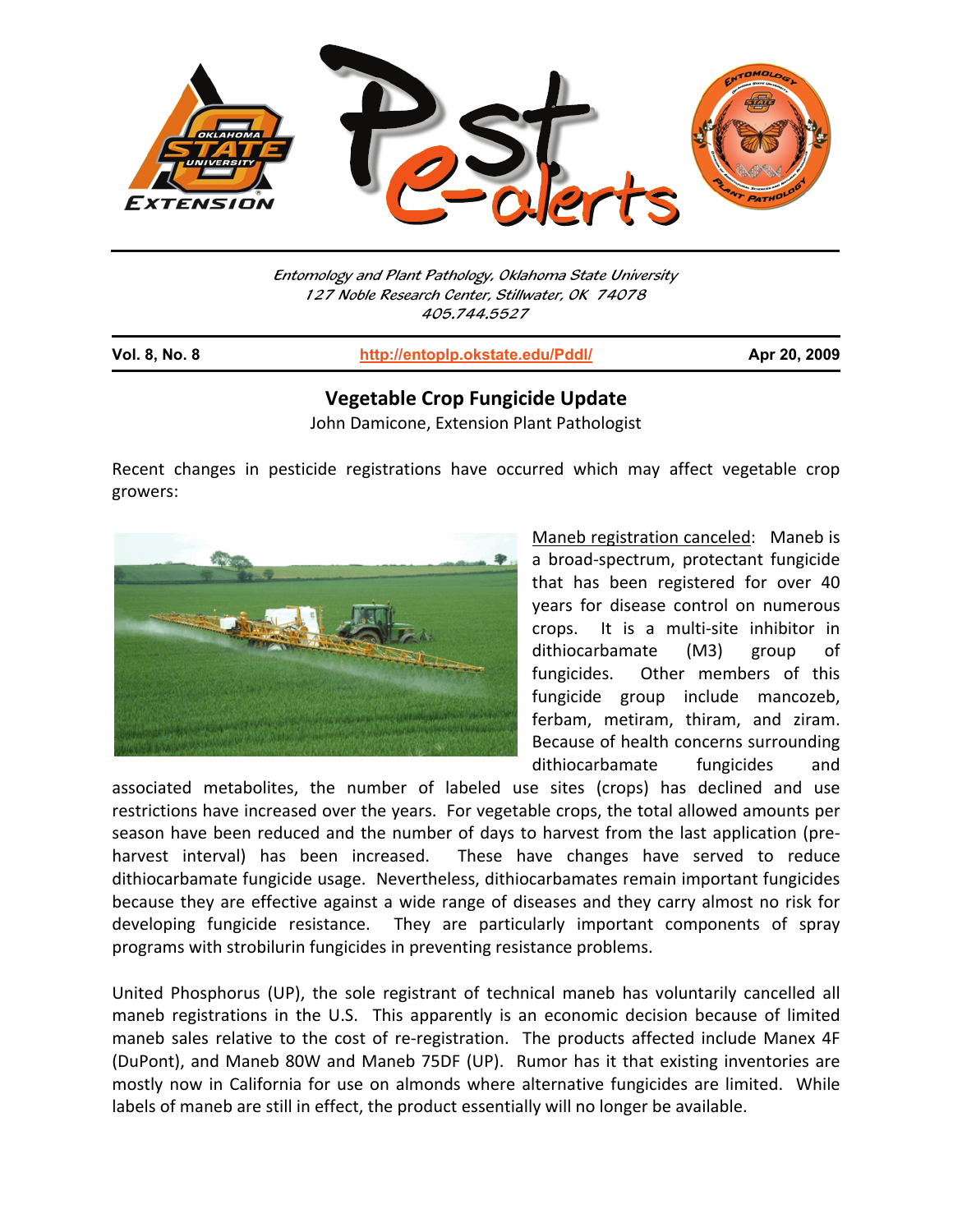For several of the vegetable crops on the maneb label, mancozeb (Dithane, Manzate, Penncozeb) is a labeled alternative and there will be no impact of loosing maneb. These include sweet corn, cucumbers, melons (cantaloupes and watermelon), onions, potatoes, summer squash, and tomatoes. Mancozeb is not a registered alternative for several of the vegetable crops on the maneb label. These include cole crops (broccoli, cabbage, cauliflower, Brussels sprouts, Kohlrabi), eggplant, lettuce, endive, kale, peppers, pumpkins and winter squash. An expansion of the mancozeb label to include some of these orphaned crops (broccoli, cabbage, lettuce, peppers, pumpkins, and winter squash) is being sought, but will not be reviewed by the EPA until July 31, 2009 at the earliest and will not be on the label for the 2009 season.

On the positive side, EPA just approved the addition of several new vegetable uses for chlorothalonil (e.g. Bravo), a different broad spectrum and protectant fungicide. All of the lost maneb uses except for lettuce are now have registered chlorothalonil uses. Chlorothalonil will supply the need for a broad-spectrum fungicide control on vegetable crops.

A critical benefit for both maneb and mancozeb is their bactericidal activity when applied in combination with copper hydroxide (e.g. Kocide). The dithiocarbamate fungicide apparently increases the availability of copper ion which is toxic to the bacteria. These tank mixtures are recommended for control of bacterial spot of pepper and tomato, and bacterial speck of tomato where copper resistance is a problem in local bacterial pathogens. In tomato, mancozeb is already registered for this use. However, there is no alternative to maneb for this

use on peppers. In previous trials on the control of bacterial diseases on peppers and tomatoes, I have not observed a great benefit from these combination treatments compared to copper alone. I may be that the bacterial pathogens in my trials are still copper sensitive. Some state may be submitting emergency exemption (Sec. 18) requests for the use of mancozeb to control bacterial spot on peppers. If growers in Oklahoma feel that this need is critical, they should let us know.



Folicur is registered for use on several vegetable crops: Folicur (active ingredient = tebuconazole) has recently been registered on several crops. Folicur is a triazole, or DMI fungicide in mode of action group 3. It is systemic and fairly broad spectrum with excellent activity Cercospora leaf spots and powdery mildew. It generally has little activity on anthracnose diseases and no activity on disease caused by water molds. Because it has a specific mode of action, resistance management strategies such as tank mixing and alternating